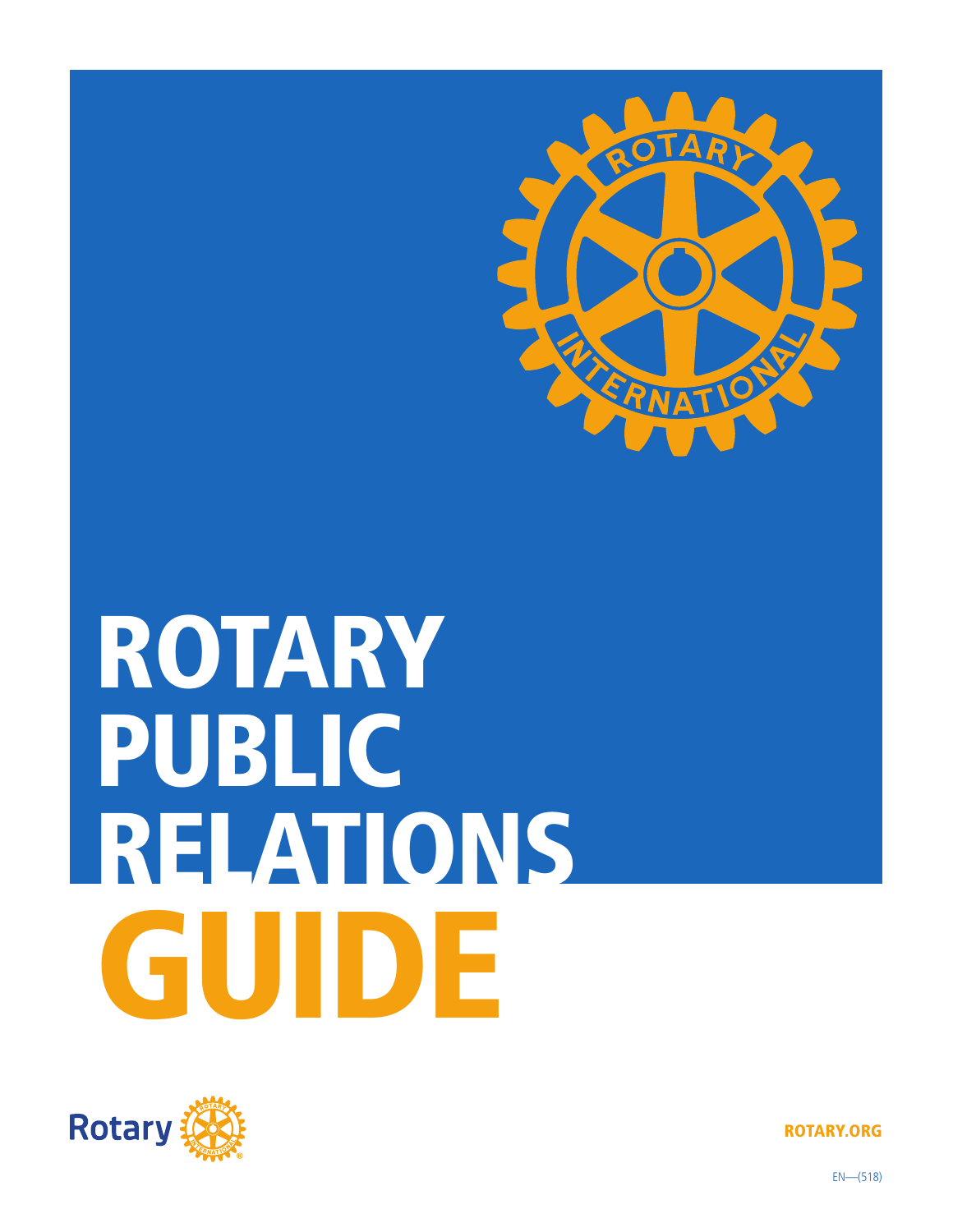### **CONTENTS**

| <b>WELCOME TO THE ROTARY PUBLIC RELATIONS GUIDE</b> |    |
|-----------------------------------------------------|----|
| <b>ROTARY AS A NEWS SOURCE</b>                      | 2  |
| <b>GETTING STARTED</b>                              | 3  |
| <b>MEDIA INTERVIEW TIPS</b>                         | 8  |
| <b>WHEN A CRISIS OCCURS</b>                         | 10 |
| <b>RESOURCES</b>                                    | 10 |
|                                                     |    |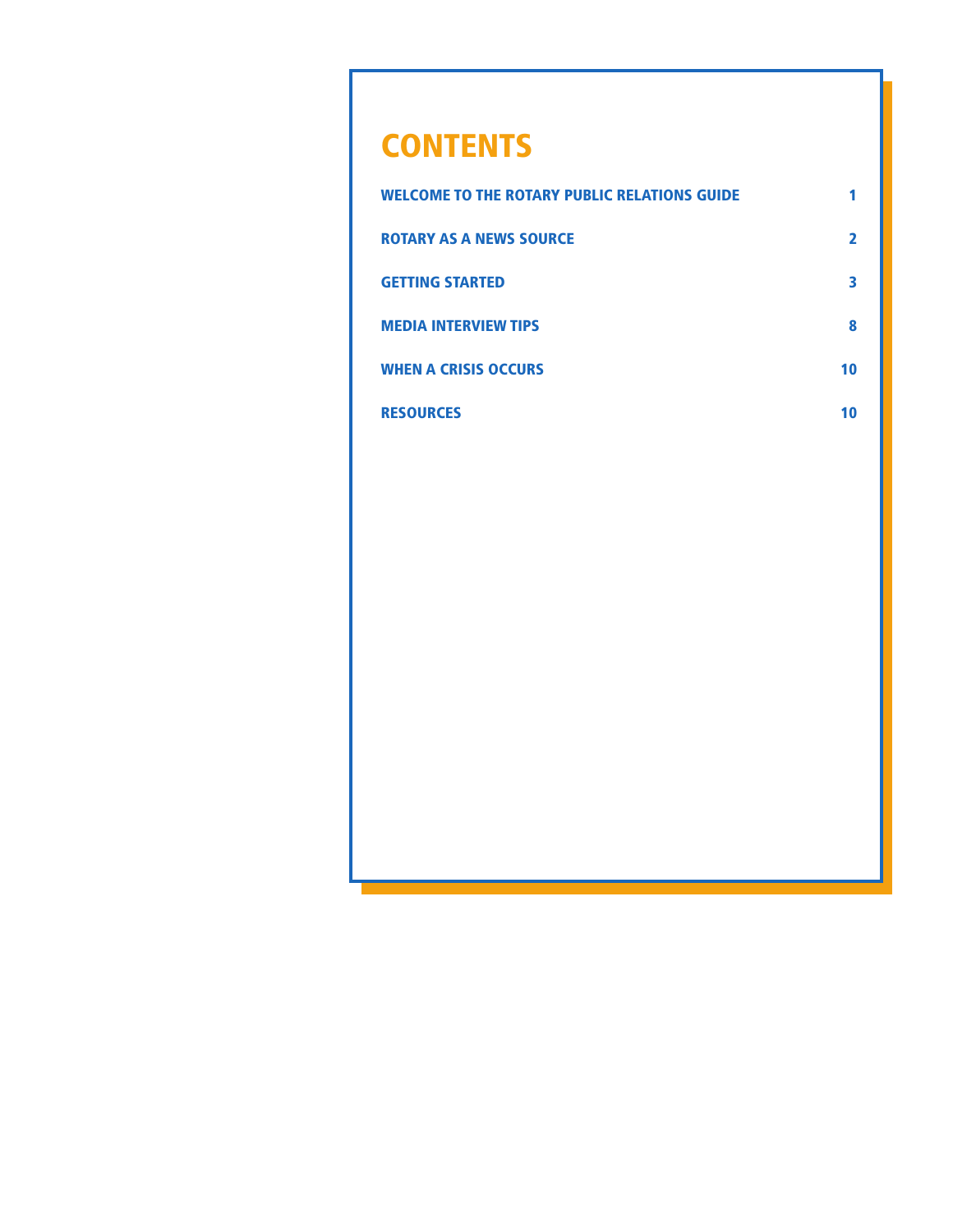

Publicity is essential to telling Rotary's story. By getting your club's activities promoted in your local news, you increase your community's understanding of Rotary and strengthen our ability to improve lives around the world.

In this guide you'll find tips, templates, and best practices for developing an effective public relations campaign. As a result, you will:

- Show Rotary's impact and value in your community
- Cultivate relationships with journalists and employ the right tactics and tools to get media coverage
- Clearly convey your message during interviews
- Manage, and respond effectively to, media inquiries during a crisis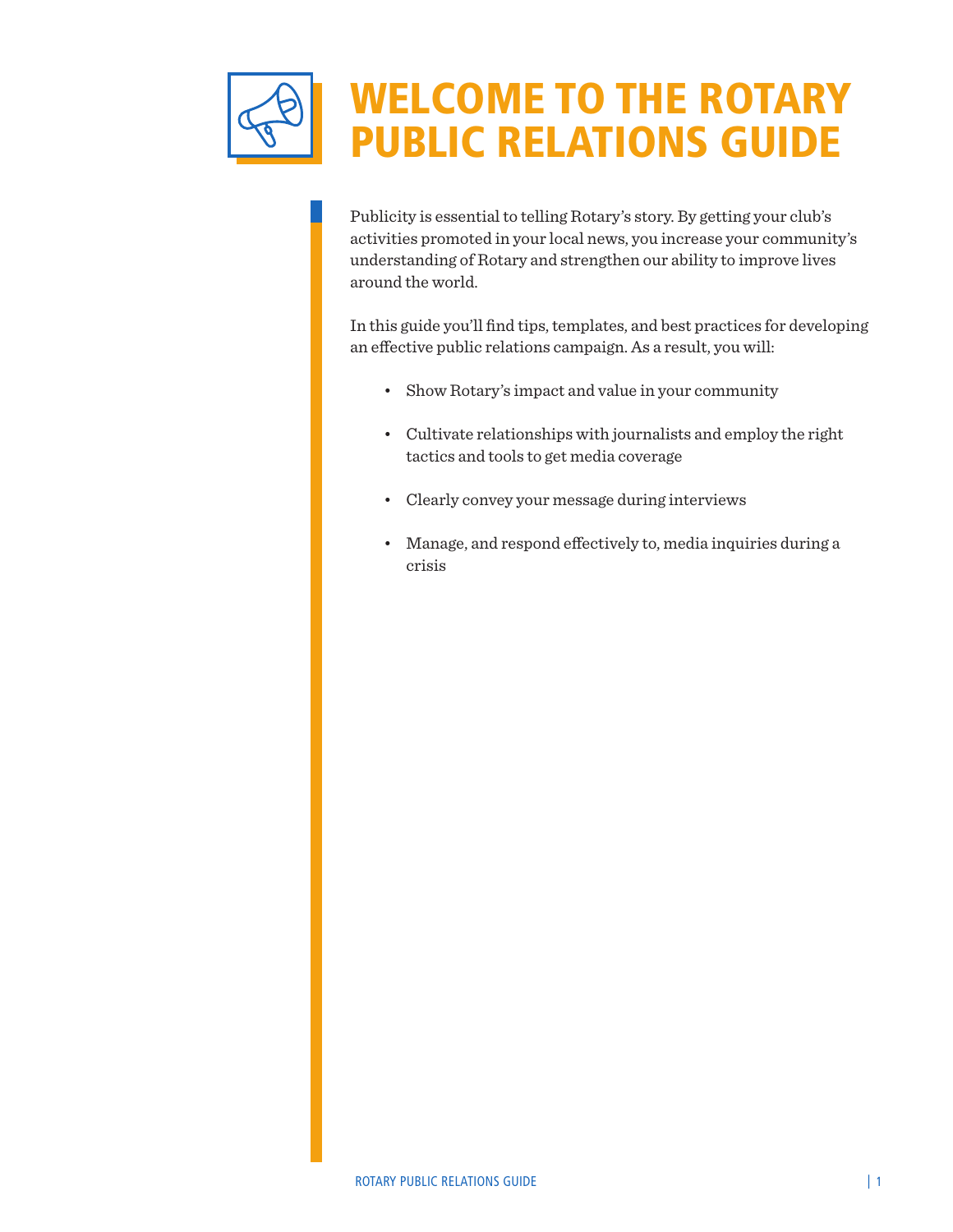

## ROTARY AS A NEWS SOURCE

As business and professional leaders who have a passion for taking action to improve communities at home and abroad, Rotary members offer journalists a unique viewpoint, along with access to people and information they want to cover.

You can get your club's activities the media attention they deserve by submitting well-written, relevant, and compelling media pitches. Consider the following when you're developing your pitch for your media contacts:

- **News hook:** Does your story relate to current events, trends, or observances? For instance, stories about how your club responded to a natural disaster or how it's celebrating World Polio Day make good news hooks.
- **Timeliness:** News about upcoming, ongoing, or recently completed club events or projects.
- **Proximity:** News that pertains to issues, people, or events in the community that the media coverage would reach.
- **Prominence:** News that involves local public figures, including elected officials, business leaders, and media personalities.
- **Human interest:** News that elicits an emotional response. For example, stories about families who benefited from your club's food project or homeless children who attend a school your club helped build.
- **Visually compelling:** Dramatic, action-oriented images that visually tell your story. For example, images of children drinking clean water from a well your club built or a member vaccinating a child against polio.
- **Supporting data:** Statistics and research that support your story and demonstrate your project's impact on the community.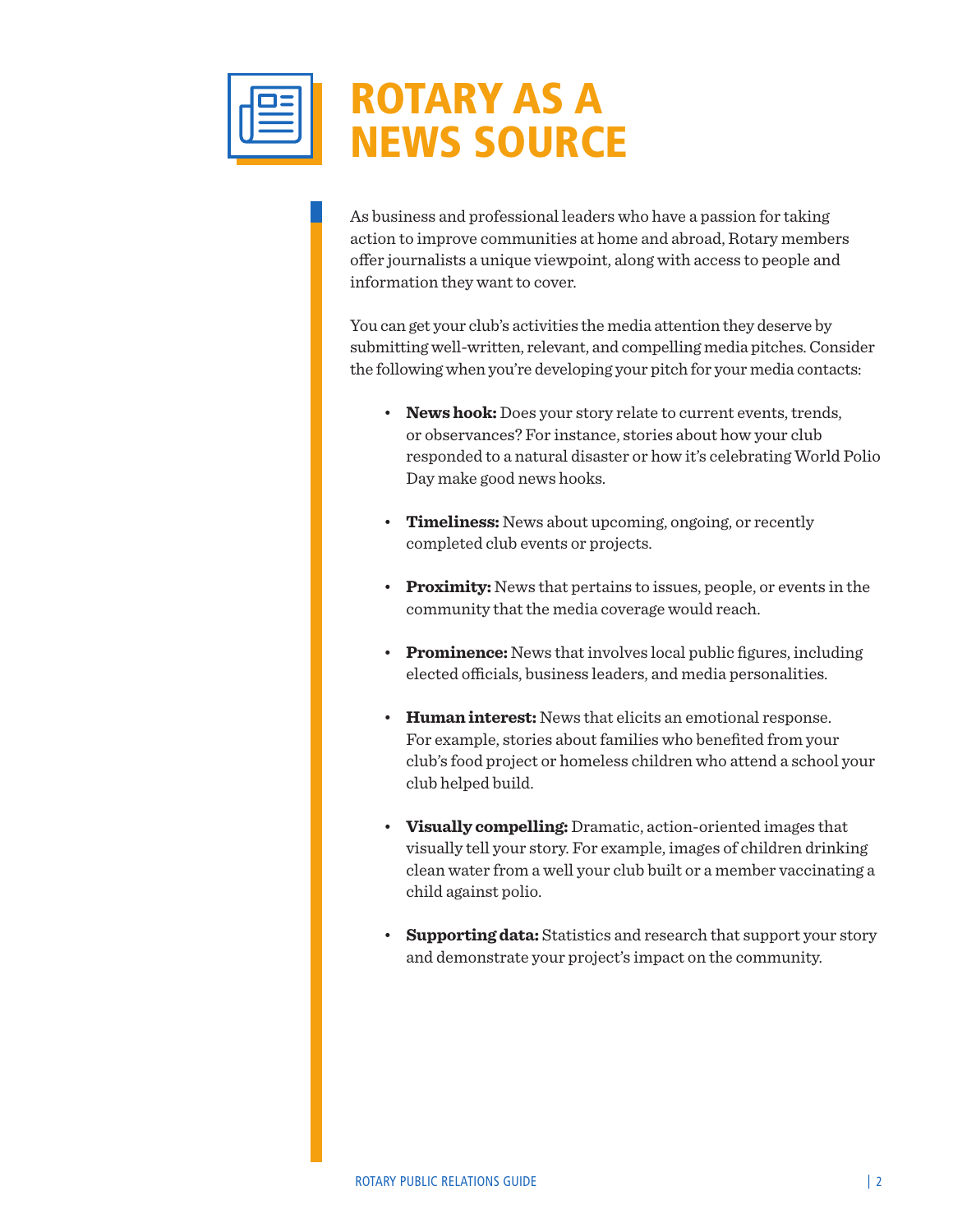

#### WORKING WITH JOURNALISTS

Building relationships with journalists and being a knowledgeable and trusted resource on issues that affect your community — even when Rotary is not the focus — can lead to more coverage of your club's projects and events.

#### GET TO KNOW THE REPORTERS IN YOUR AREA

Develop a media list that includes journalists' names, contact details, and titles, along with the topics they cover. This will streamline your media outreach and allow you to quickly find the journalists who are best suited for your story. Include local bloggers and social media influencers, as well as any feedback you receive that may help you in the future.

Larger newspapers or broadcast stations may have reporters who specialize in certain topics, such as business, features, medical news, event calendars, or education. A business writer may be interested in your club's career day for students or a microloan project; an education writer may want to interview an exchange student or Rotary Peace Fellow; feature writers are best for club member profiles; and a health reporter may want to cover your club's support for ending polio.

#### TIPS FOR WORKING WITH JOURNALISTS

- **Approach journalists strategically.** Pitch only stories that align with a reporter's publication and the topics it covers. Reporters are more likely to read and respond to your email when you send them stories that resonate with their readers.
- **Use the reporter's preferred method to submit story ideas.** Some journalists accept ideas by email only. Others prefer a phone call. Find out your reporter's preference. When in doubt, send an email first.
- **Understand their constraints and publication schedules.** Reporters often have tight schedules and need story details and accompanying materials right away. Have photos, videos, statistics, project and background data, and any other helpful material available.
- **Respond promptly to inquiries.** An opportunity you're offered could disappear if you fail to reply in time.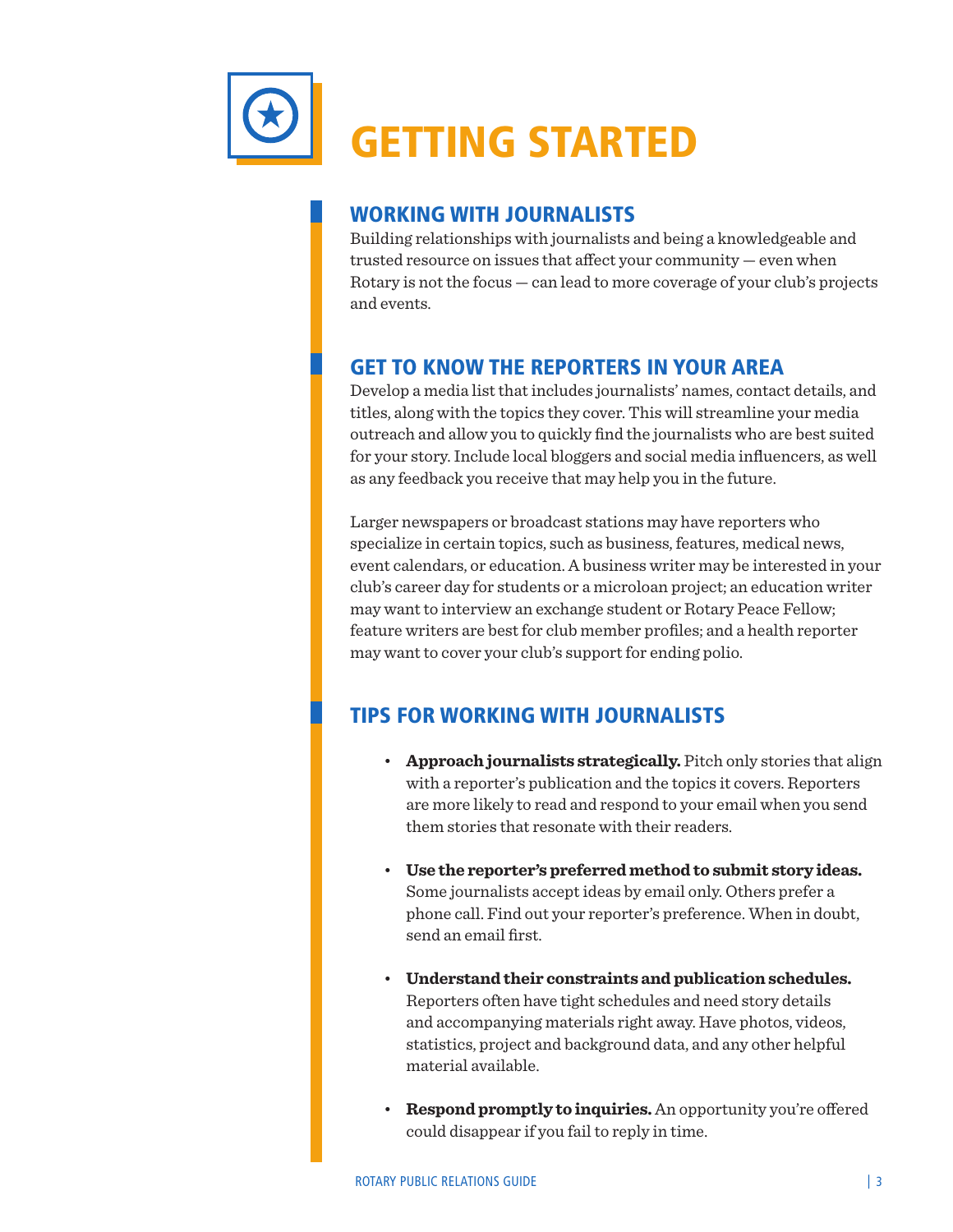- **Take advantage of unexpected meetings.** Like you, journalists have social lives. When your paths cross outside of business, take the opportunity to introduce yourself and exchange contact information. Offer to send the journalist information about how Rotary members are taking action to improve communities across the globe.
- **Engage media in your club events.** Invite journalists to club meetings that feature speakers who address topics that they cover. Or invite them to participate in a project, event, or other Rotary activity.

#### THE STORY PITCH

When you first contact a reporter about a story:

- **Make sure the story is newsworthy** and relevant to the news organization's audience.
- **Be informative but concise.** Plan what you'll say before you contact the reporter.
- **Follow up,** but be careful about the number of times you call or email. As a general rule:
	- **Email first.** Email is best for initial contact so a reporter can process the most relevant information. Put the news release in the body of your email with a short note above it. Reporters' email addresses can usually be found on their publication's website or on their most recent stories.
	- **Call second.** If you do not receive a response, call to follow up. If you get voicemail, leave a message and allow 24 to 48 hours before following up again.
	- **Recap third.** If you don't connect with a reporter before the event, you still have an opportunity to promote Rotary. Send a message about the event's successes: fundraising goal, event photos, and milestones.
- **Share published stories on social media.** And be sure to post them on your club website and send them to your Rotary public image coordinator.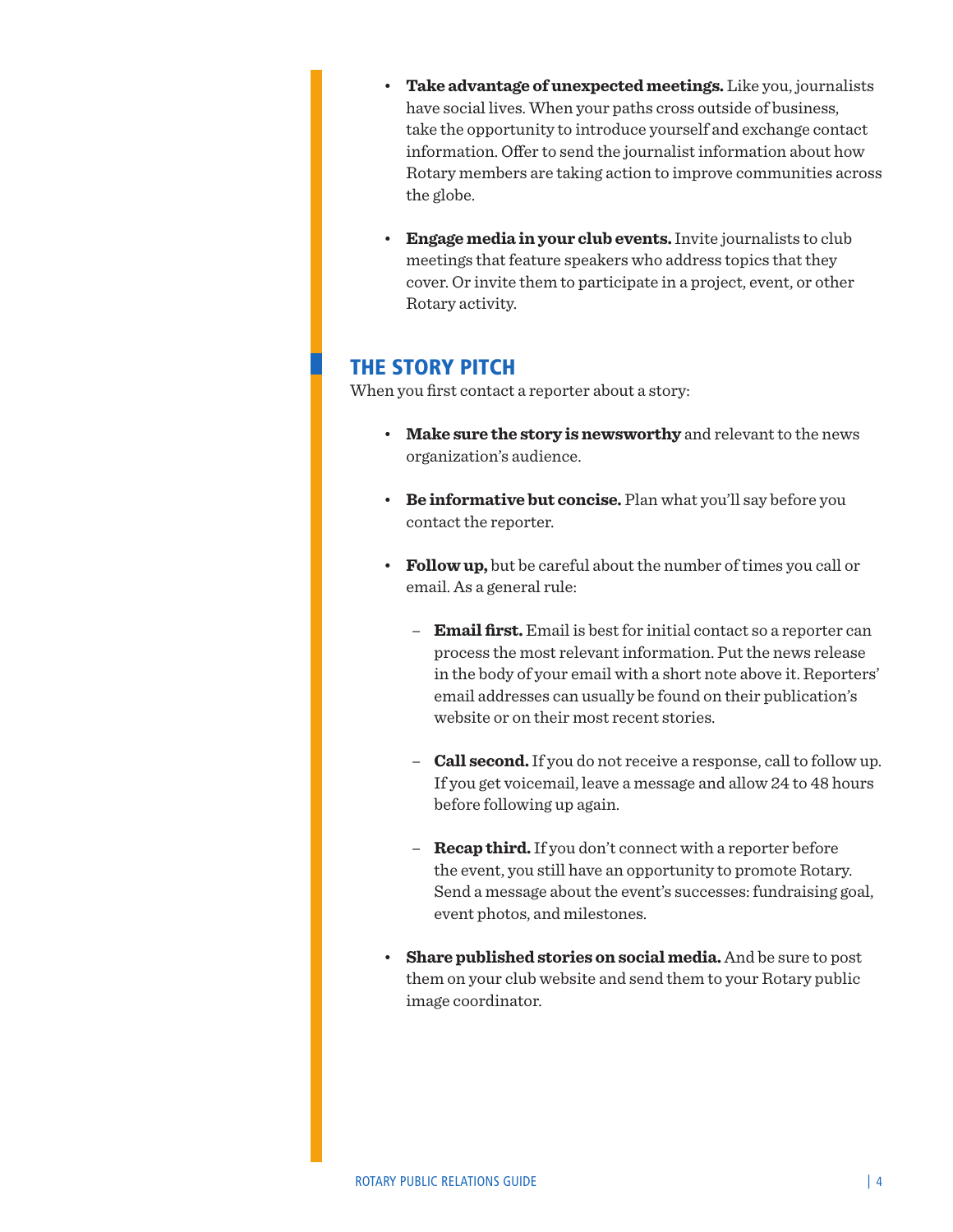#### WHEN A REPORTER DECLINES TO COVER YOUR STORY

If a reporter isn't interested in your story, accept the journalist's decision, but make sure to keep their information for future opportunities. This story may not be a good fit, but that doesn't mean the next story will be rejected. Arguing with reporters only alienates them and will hurt your chances of having future stories published.

#### TYPES OF EDITORIAL CONTENT

In addition to contacting a journalist directly, you can create interest in your club's activities and events by using news releases, letters to the editor, and opinion pieces. Learn more about each of these types of editorial content.

#### NEWS RELEASE

The purpose of a news release, also called a press release, is to get the media to report on an organization and to seek additional information. Write a news release to promote a specific club event, accomplishment, or significant activity, such as a service project or dedication.

Give the key details: who, what, where, when, and why. Reporters want to know the basics right away. For instance, if you're promoting an event, include the following in your news release:

- Event host and attendees
- Topic and purpose (and why it's important)
- Date and time
- Location and registration information
- Contact information

News releases should be one page and written in the third person. Creative and compelling openings draw interest in your event, but you want your first sentence to be concise and direct.

Download sample news releases by going to the **[Brand Center](https://brandcenter.rotary.org/en-GB)** and typing "Public Relations Resources" in the search box on the upper right-hand corner of the screen.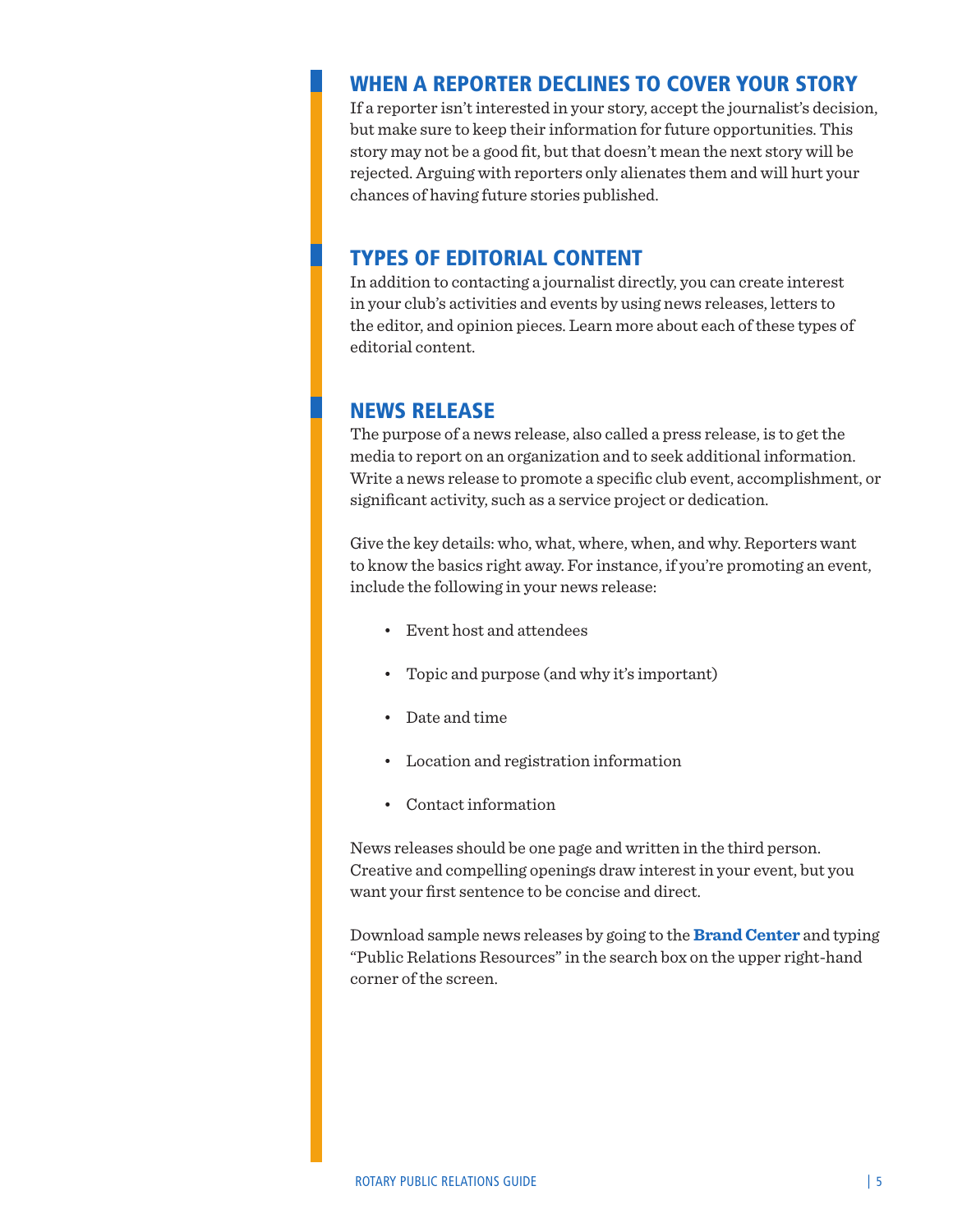#### LETTER TO THE EDITOR

The editorial page is one of the most read sections of the newspaper and is a great place to reach a large, diverse audience. If published, letters provide a starting point for discussion, news coverage, and potential support for an event, such as funding polio vaccinations or support for a Rotary project. Letters to the editor can also be used to comment on or correct earlier news coverage.

- **Keep it short and simple.** Check your local paper for guidelines, but typically, letters are no more than 200-250 words.
- **Focus on one key message,** and make sure to state your point clearly in your first sentence.
- **Include references.** If you respond to a recent news article, previous letter, editorial, or news event, refer to it by date and headline.
- **Support your stance.** Start with a background sentence or two, state your position, and end by suggesting what the reader can do to help. If they're available, use facts or figures to support your position.
- **Be transparent.** Newspapers and magazines won't publish anonymous letters. Be sure to include all contact information that the newspaper asks for. If in doubt, check its website.
- **Follow policies.** Newspapers and magazines publish their submission policies. Review these requirements before submitting your letter.

Download sample letters to the editor by going to the **[Brand Center](https://brandcenter.rotary.org/en-GB)** and typing "Public Relations Resources" in the search box on the upper right-hand corner of the screen.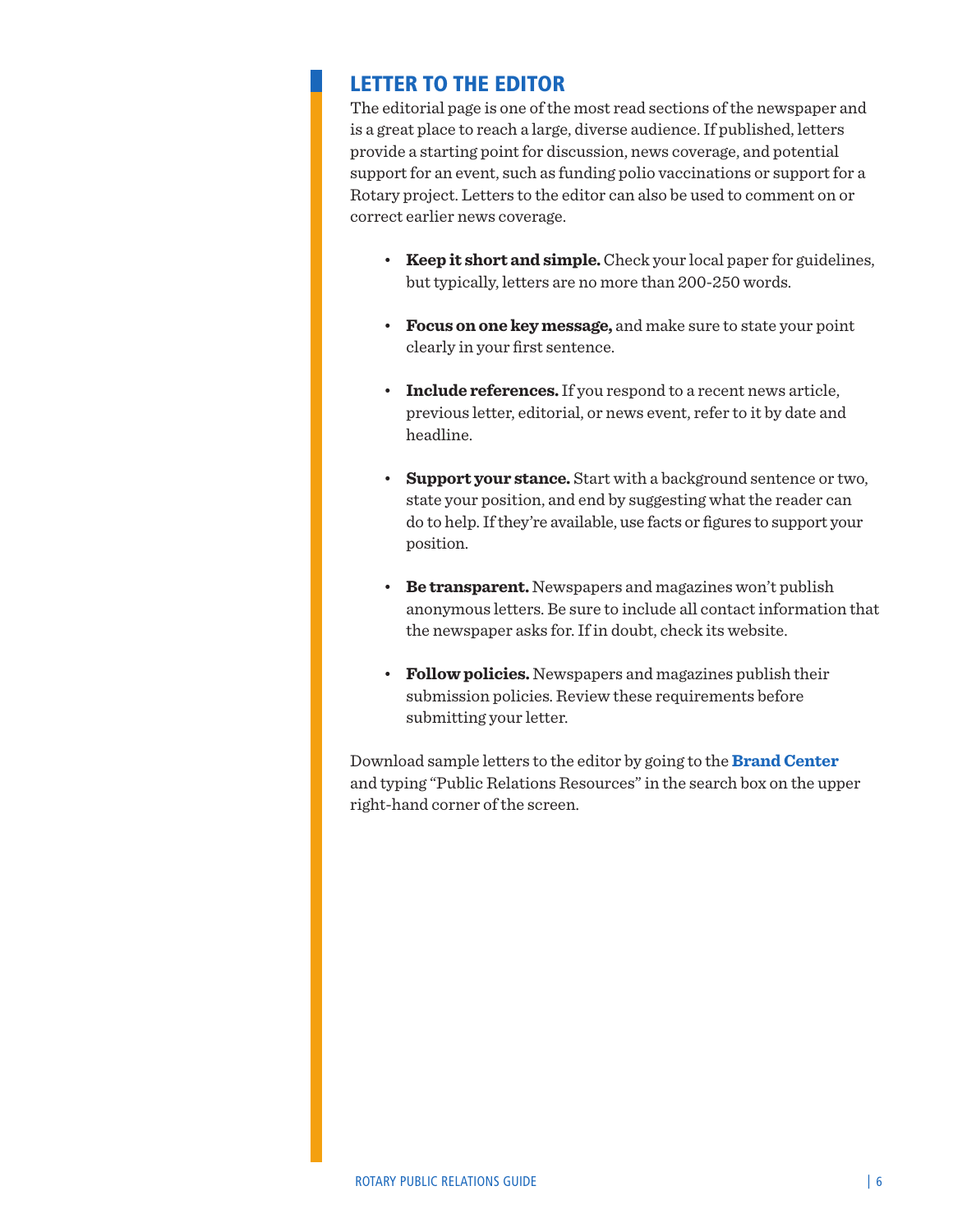#### OPINION PIECE

Opinion pieces written by experts offer readers diverse opinions on timely news issues and community concerns, and often include substantial factual information, too. Most relate to an issue in recent news, but they can also provide a fresh opinion or suggested course of action.

To maximize the likelihood that your opinion piece will be published:

- **Share.** If you have a compelling personal story or real-life example that relates to Rotary and will resonate emotionally with readers, consider including it.
- **Be concise.** Don't use Rotary jargon or vague or institutional wording. Write as if you were talking to your neighbor.
- **Edit.** Proofread your final draft to make certain it doesn't contain any grammatical or spelling errors.
- **Check the newspaper's policies.** Many won't accept opinion pieces longer than 600 words or those that have been submitted to another publication at the same time.
- **Submit and follow up.** If several days pass without any response, contact the editor to see if your piece is under consideration. Ask if you can revise it to improve its chances of being published.

See an **[example of an opinion piece](http://time.com/4083262/world-polio-day/)**.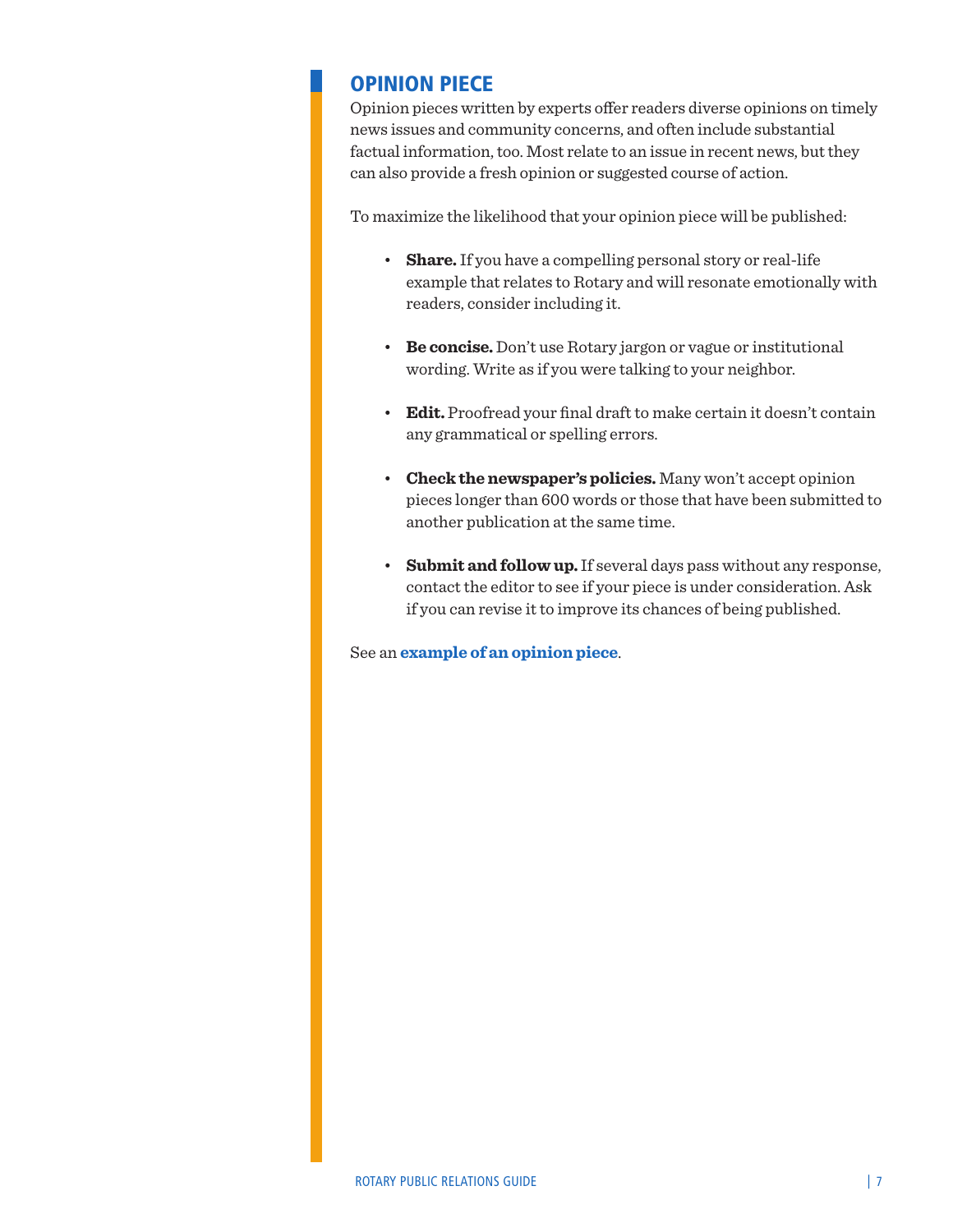

#### BEFORE THE INTERVIEW

- **Prepare.** Develop one or two main points that you want to communicate. Rehearse what you want to say. Anticipate difficult questions, and prepare positive responses.
- **• Know the media.** Know the basics about the media outlet (its focus and audience) and the reporter (look for bylines) before the interview.
- **Provide the reporter with background materials,** including a short biography of the person to be interviewed, beforehand.

#### DURING THE INTERVIEW

- **Answer at the top.** Answer questions first, and if necessary, transition to the point you really want to make. Even if a reporter asks a negative question, answer honestly without repeating the negative statement. Then steer the conversation to your main point.
- **Avoid the question-answer syndrome.** Don't let the reporter lead you through the interview. Keep control over your message. Use most questions as openings for opportunities to tell your story.
- **Emphasize your main points.** Reinforce your message through a technique called "flagging," using simple phrases such as "the key point is" or "most important." Repetition is another way to emphasize your key messages.
- **Prepare for difficult questions.** Consider the following techniques:
	- **Deflecting:** "It's too early to address that."
	- **Bridging:** ABC: answer or acknowledge; then "bridge" and communicate. "That was several years ago. Today we focus on..."
	- **Broadening:** "This is a societal issue."
- **Be articulate and concise.** Present the facts in a simple, direct manner. If a reporter's question is unclear, ask for clarification.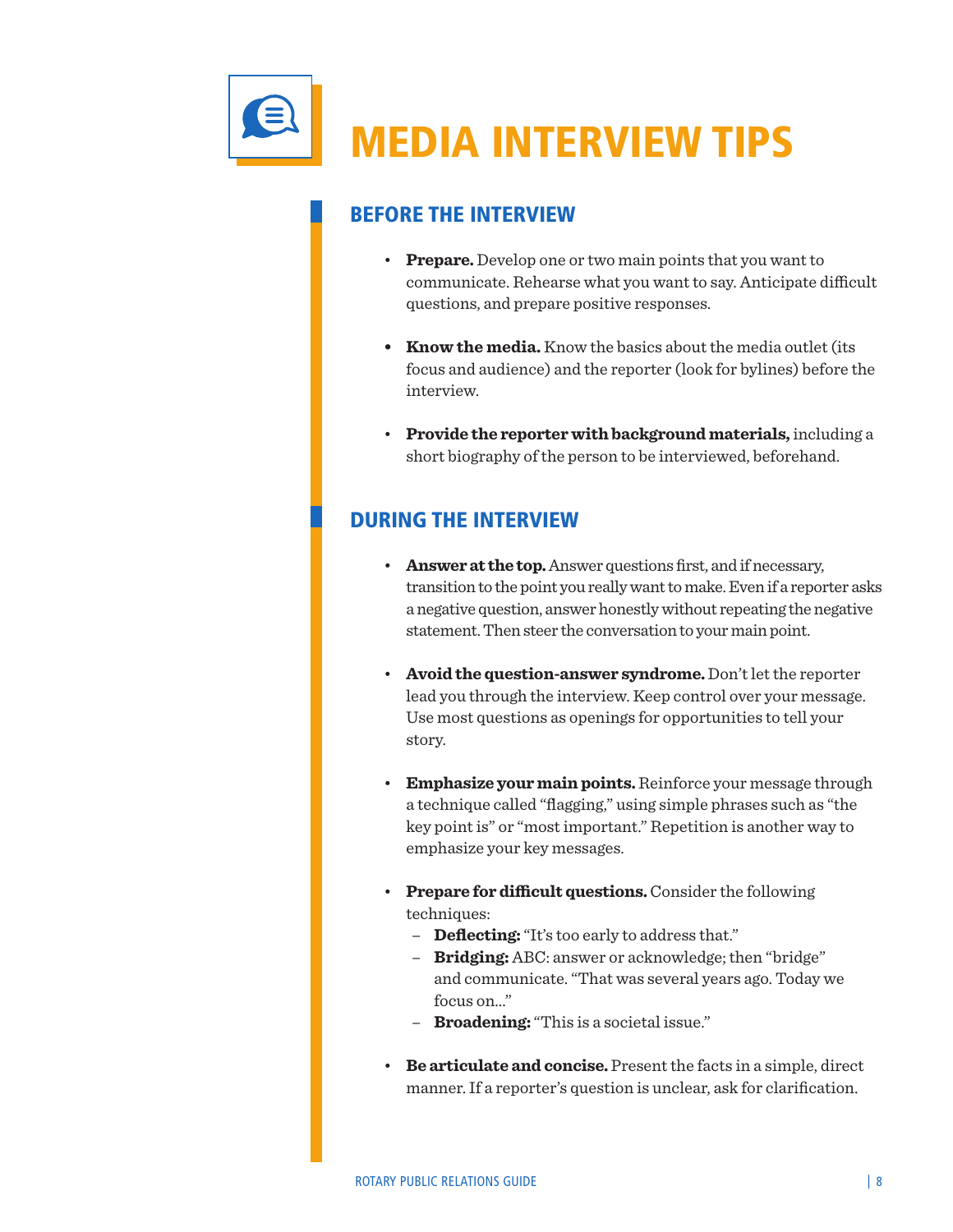- **Maintain boundaries.** Don't over-explain or go off topic. Keep the interview focused on your message.
- **Be engaging.** Vary your voice, pacing, body language, and facial expressions.
- **Prepare quotes or soundbites.** Use colorful statements, compelling phrasing, and active verbs.
- **Speak in personal terms whenever possible.** Using personal anecdotes to illustrate your point is the most effective way to communicate your message.
- **Avoid jargon.** Rotary terms like "district" or "district governor" can be meaningless and confusing to people outside of Rotary, so avoid them. If you have to use Rotary phrases, explain them. Avoid using the term "Rotarians"; instead, use "Rotary club members" or "members of Rotary."
- **Use metaphors and analogies.** Provide comparisons and examples that make facts and figures vivid.
- **Remember that you are never truly "off the record."**  Everything you say may be included in the story. Stay in interview mode whenever a reporter is present.
- **Remember your audience.** Make comments that will interest readers or viewers.

#### TELEVISION INTERVIEWS

- Speak and gesture naturally.
- Use short sentences
- Talk to the interviewer, not to the camera. Treat the interview as a conversation.
- Keep a positive expression. Smile when appropriate.
- Avoid wearing clothing with busy patterns, which can distract the viewer.